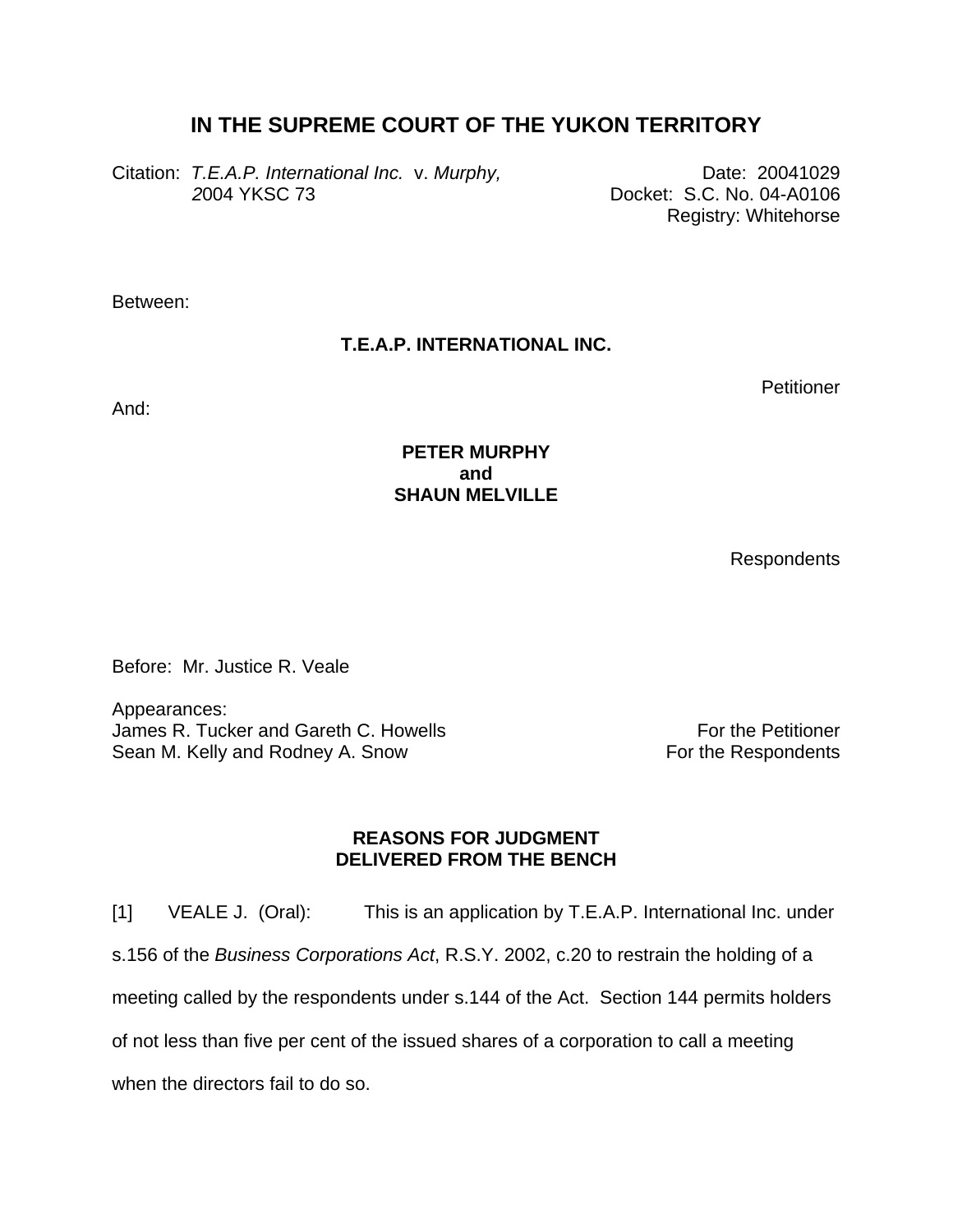[2] T.E.A.P. has applied under s.156 to restrain the holding of a meeting based on the failure of the respondents to state the required information in its proxy solicitation.

[3] On August 20, 2004, the directors of T.E.A.P. delivered a letter to Messrs. Murphy and Melville indicating a meeting date was set for October 14, 2004, which was subsequently changed to October 25, 2004.

[4] On September 29, 2004, I ordered that the meeting called by the respondent shareholders to be held on September 29, 2004, be restrained on terms to be approved by the Court.

[5] The facts are as follows:

1. T.E.A.P. is incorporated under the *Yukon Business Corporations Act* and carries on business in Perth, Australia, among other places. I say this because the numerous affidavits filed in this application were sworn at Perth.

2. On July 26, 2004, the respondents, Murphy and Melville, delivered a requisition to the directors of T.E.A.P. calling for a shareholders' meeting to be held at Whitehorse, Yukon, to consider the following resolutions:

(1) That having been previously consented and not being disqualified from being a director, Graham Leslie Keys, be appointed as a director of the corporation with immediate effect.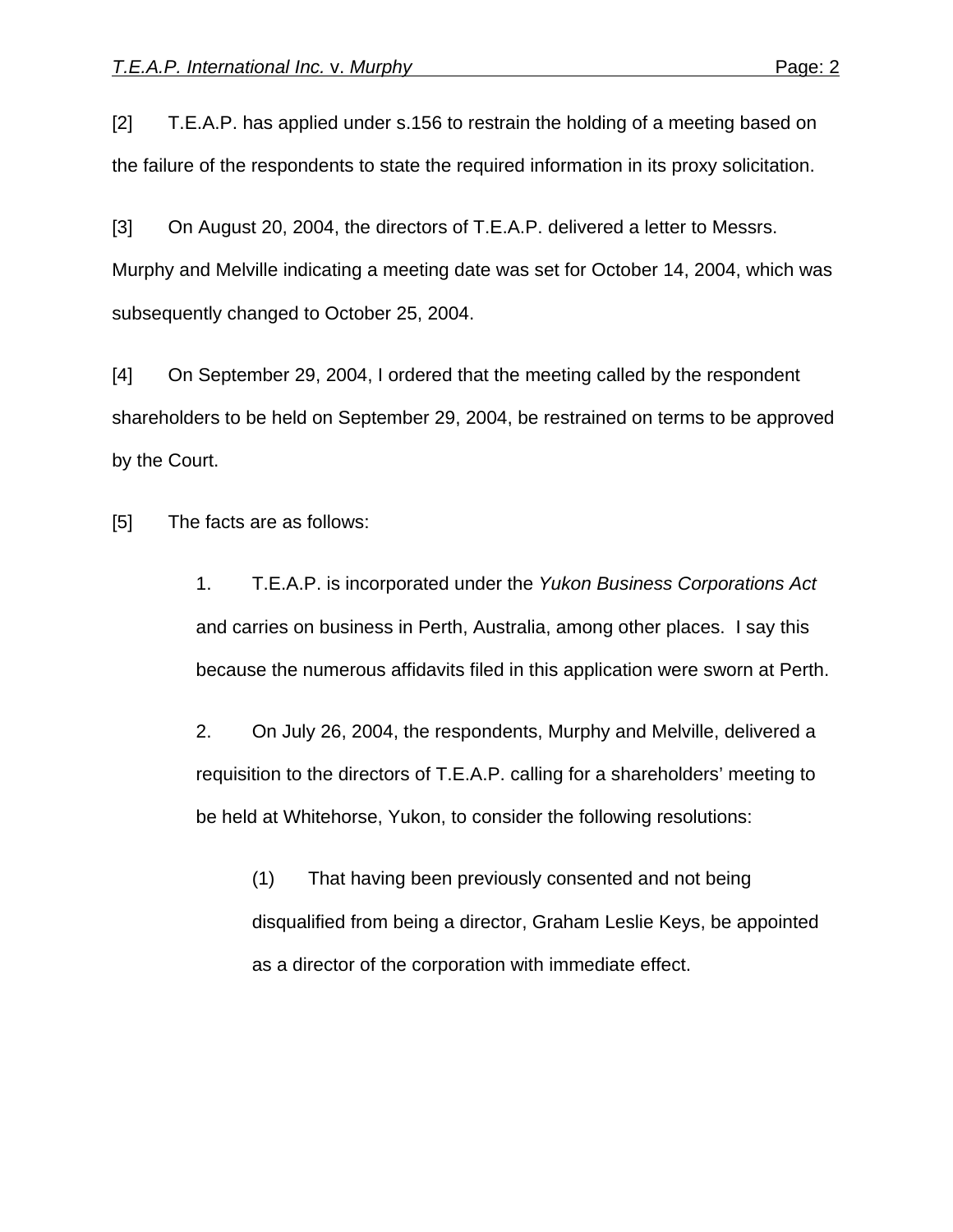(2) That having previously consented and not being disqualified from being a director, John Roderick Brooksby be appointed as a director of the corporation with immediate effect.

(3) That having previously consented and not being disqualified from being a director, Denise Elaine Young be appointed as a director of the corporation with immediate effect.

(4) That Terry Howard Solomon be removed as a director of the corporation with immediate effect.

(5) That Kester Howard Solomon be removed as a director of the corporation with immediate effect.

(6) Any director appointed by the directors since the last annual general meeting of the corporation be removed as a director of the corporation with immediate effect.

[6] However, Messrs. Murphy and Melville proceeded to give notice of a general meeting to be held at the office of Davis & Co., a law office in Whitehorse, for 3:30 PM, September 29, 2004.

[7] The notice of general meeting also included a proxy solicitation and form of proxy.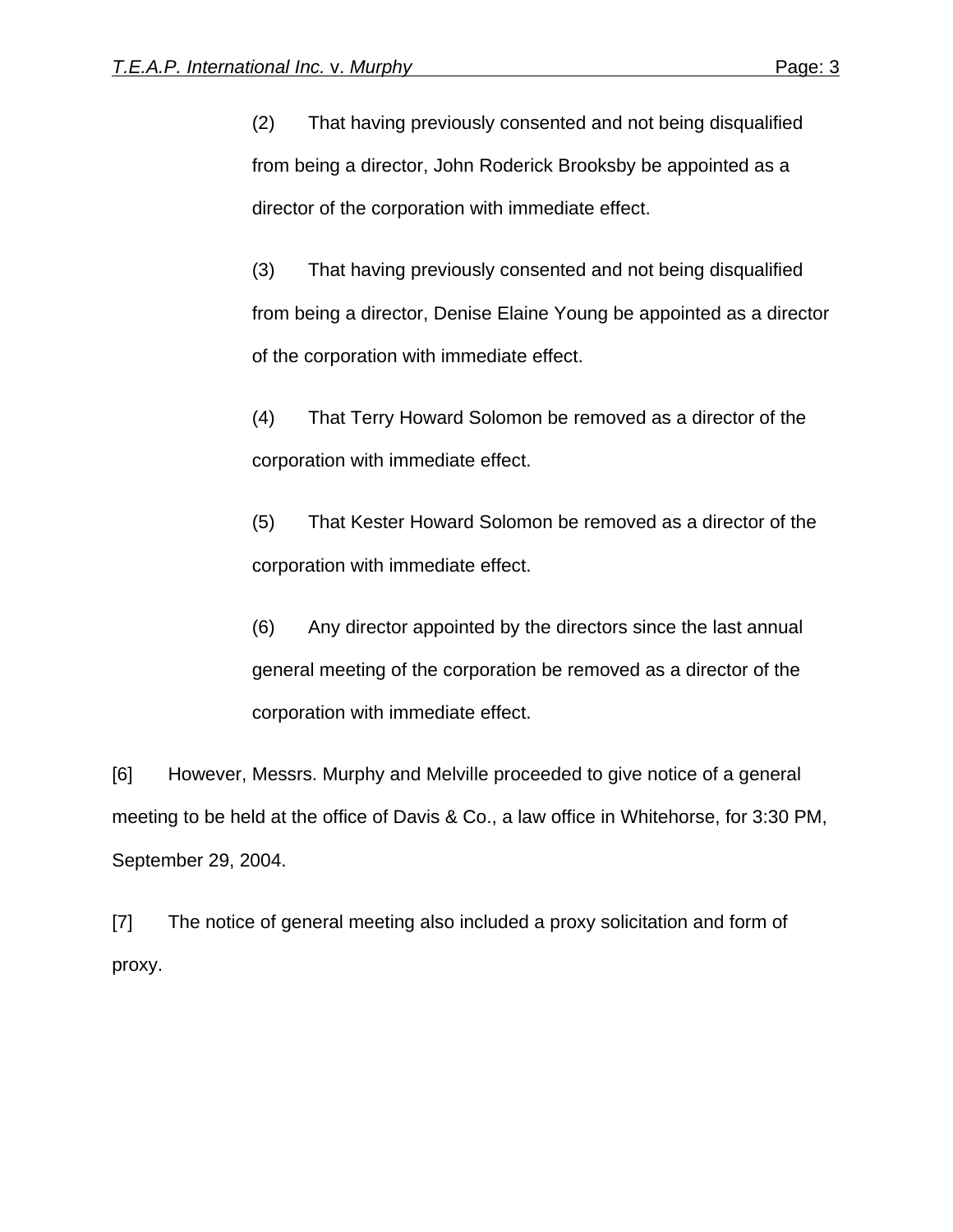[8] It is not disputed that the proxy solicitation does not conform with the

1984/172, dated June 29, 1984, pursuant to the *Business Corporations Act*.

requirements of the dissident's proxy circular regulations found in Order in Council,

[9] In the first affidavit of Kester Solomon, he alleged that some shareholders did not receive notice of a shareholder's meeting called for September 29, 2004.

[10] The dispute between T.E.A.P. and the respondents was brewing for some months before the requisition dated July 26, 2004, for a meeting of the shareholders.

[11] By letter dated June 29, 2004, Kester Solomon, one of the three directors of T.E.A.P. advised Peter Murphy that there were approximately 30 million shares of T.E.A.P. issued. I note that there are presently three directors of T.E.A.P., Kester Solomon, Terry Solomon and Marcus Augustin de Verny Remta.

[12] In Affidavit No. 3 of Kester Solomon, he provided an updated shareholder register for T.E.A.P., indicating a total of 37,968,168 shares issued.

[13] As a result of this discrepancy, I ordered the parties to file further affidavits concerning the discrepancy.

[14] Kester Solomon filed Affidavit No. 6 explaining the apparent discrepancy arose because the additional shares were issued at a directors' meeting dated June 30, 2004.

[15] Mr. Solomon provided an excerpt from the directors' meeting held on Wednesday, June 30, 2004 at Wangara which indicated that the additional shares in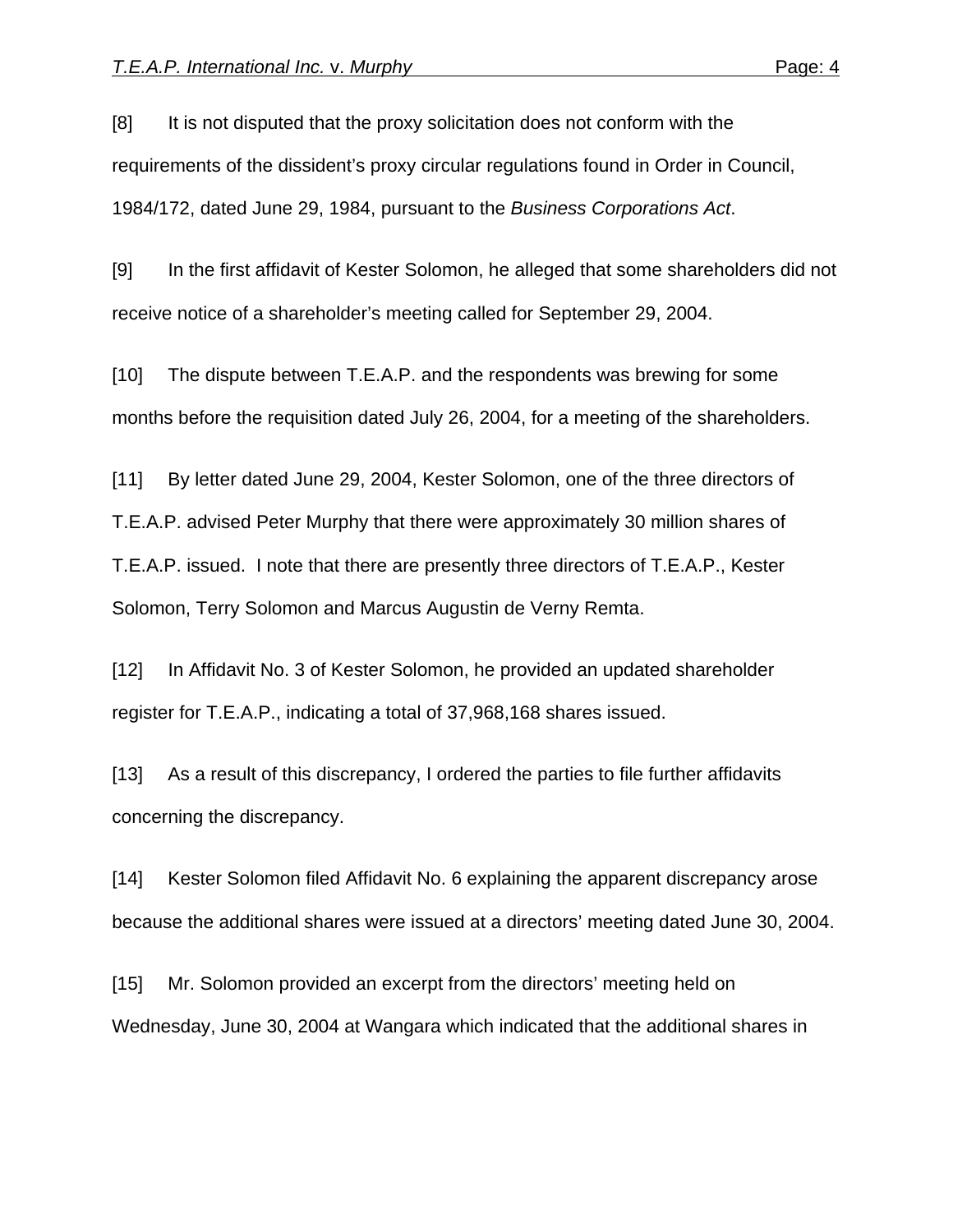excess of the 30 million as of June 29, 2004, were issued to various directors in lieu of directors' fees, and employees, including himself, without cost to the employees.

[16] The respondents allege that the June 30, 2004 directors' meeting is not valid as the only independent director, Marcus Augustin de Verny Remta, was not notified of the meeting.

[17] Mr. de Verny Remta swears that he has never been at a meeting of the directors that issued shares since his appointment as a director in March 2000.

[18] He further swears that the purported share issue of June 30, 2004, was recorded as a result of the proposed meeting set for September 29, 2004.

[19] The respondents are seeking the following relief which is set out in full on their response dated October 26, 2004 as follows:

> 1. That T.E.A.P. call a special meeting of the shareholders to be held in Perth, Australia.

2. That the shareholders eligible to vote at the shareholders' meeting shall be those persons holding validly issued shares of T.E.A.P. as of July 26, 2004.

3. That the sole business to be conducted at the shareholders' meeting shall be the business proposed by the respondents for the meeting which they, as requisitionists, called for September 29, 2004.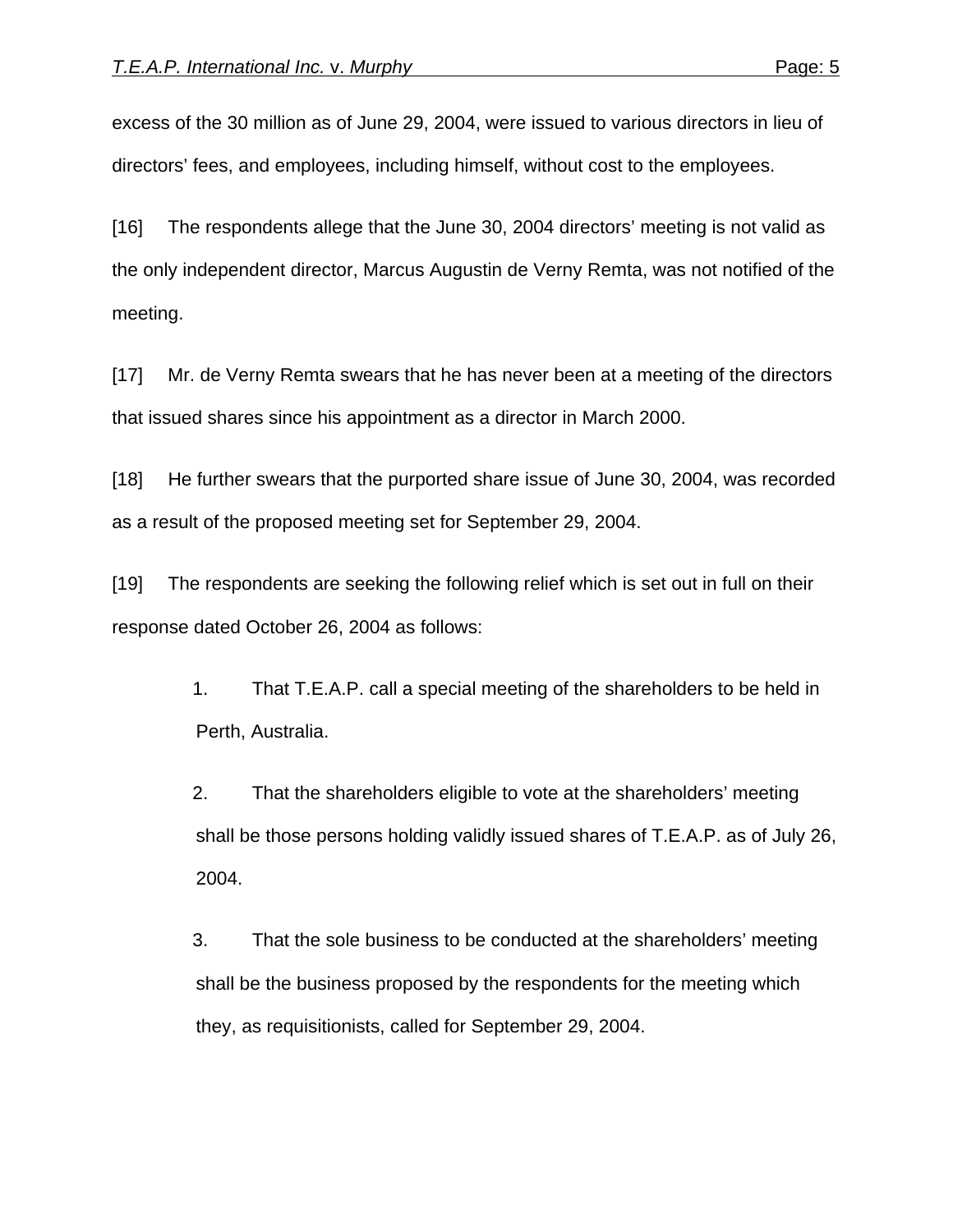4. That Hall Chadwick be appointed as a monitor for the limited purpose of determining the list of shareholders of T.E.A.P. eligible to vote at the shareholders' meeting. (That is followed by five paragraphs indicating the terms of the appointment of the monitor.)

5. Forthwith after the monitor files its report with the Court, T.E.A.P. shall deliver notice of the shareholders' meeting to all shareholders if the monitor determines they are eligible to vote.

6. W.R.B. Hassell, of Dalkeith, Western Australia, be and is hereby appointed to serve as the independent chair of the shareholders' meeting in Perth, Australia. (That is followed by three paragraphs indicating powers of the chair.)

7. The respondents seek their costs of requisitioning and calling the shareholders' meeting on a solicitor and client basis, to be paid by T.E.A.P.

8. That T.E.A.P. is authorized to carry on business in the ordinary course, however, any transaction outside the ordinary course of business, including the issue of shares, would be prohibited without the consent of the respondents or leave of this court.

[20] T.E.A.P., by its counsel at this hearing, has consented to the holding of a meeting so long as it has an independent chair and scrutineer and that the agenda include the items that management wishes to put forward.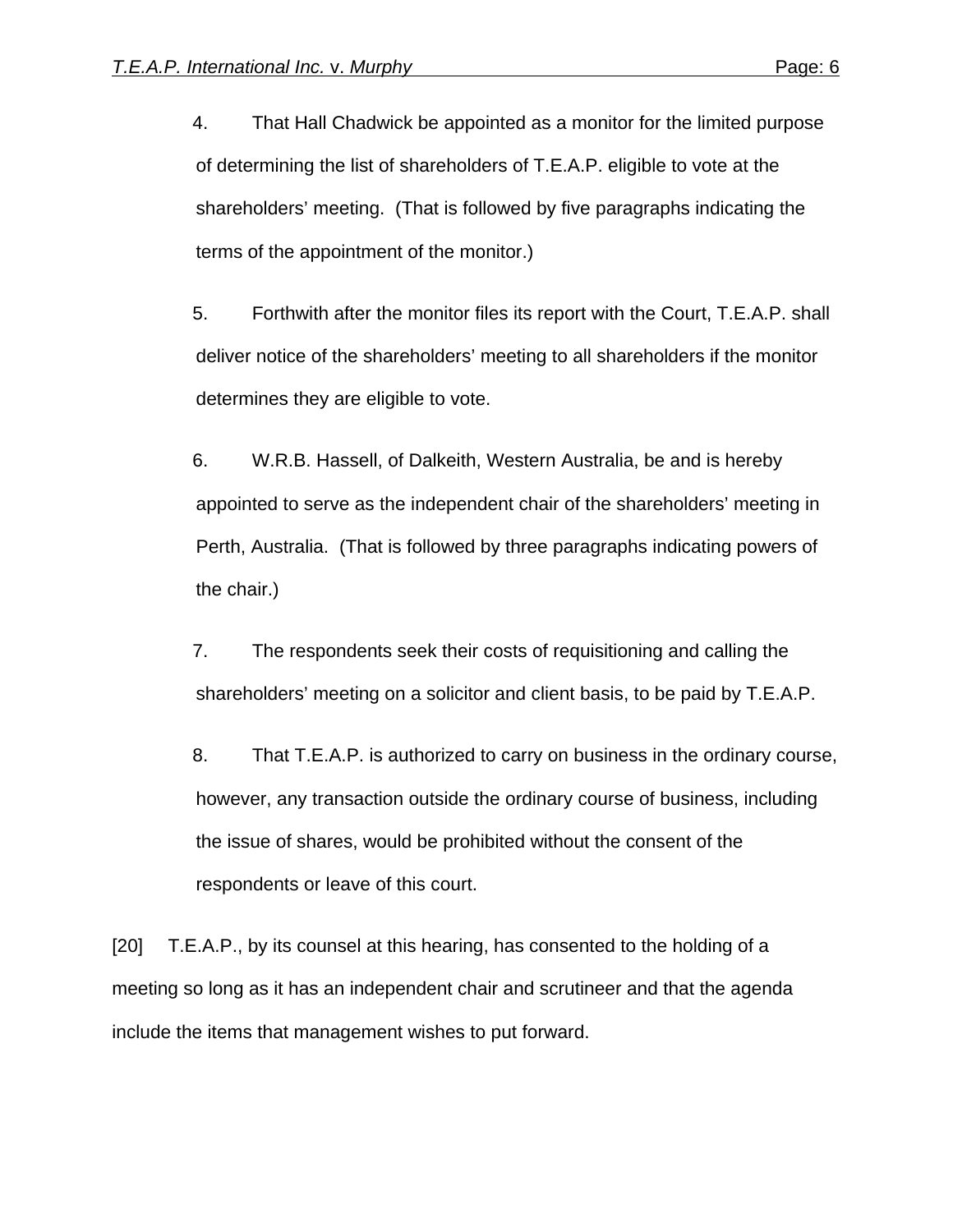- [21] The issue for this Court is to determine what remedies can be ordered under
- s. 156. Section 156 of the Yukon *Business Corporations Act* states as follows:

If a form of proxy, management proxy circular or dissident's proxy circular contains an untrue statement of a material fact or omits to state a material fact required in it or necessary to make a statement contained in it not misleading in the light of the circumstances in which it was made, an interested person or, if the corporation is a distributing corporation the registrar of securities, may apply to the Supreme Court and the Court may make any order it thinks fit including, without limiting the generality of the foregoing, any one or more of the following:

- (a) an order restraining the solicitation, the holding of the meeting or any person from implementing or acting on any resolution passed at the meeting to which the form of proxy, management proxy circular or dissident's proxy circular relates;
- (b) an order requiring correction of any form of proxy or proxy circular and a further solicitation;
- (c) an order adjourning the meeting.

[22] Counsel for the respondents, Murphy and Melville, submit that s.156 gives a broad power to the court similar to those powers found under the oppression section 243 of the Yukon *Business Corporations Act*.

[23] I do not interpret s.156 to give this court the powers set out in s. 243. In my view, the powers under s.156 are limited by issues that pertain to the solicitation of proxies. However, the words "the court may make any order it thinks fit" do give the court some residual power relating to the shareholders' meeting which the respondents are seeking. Nevertheless, s. 156 does not empower me to rectify the securities register or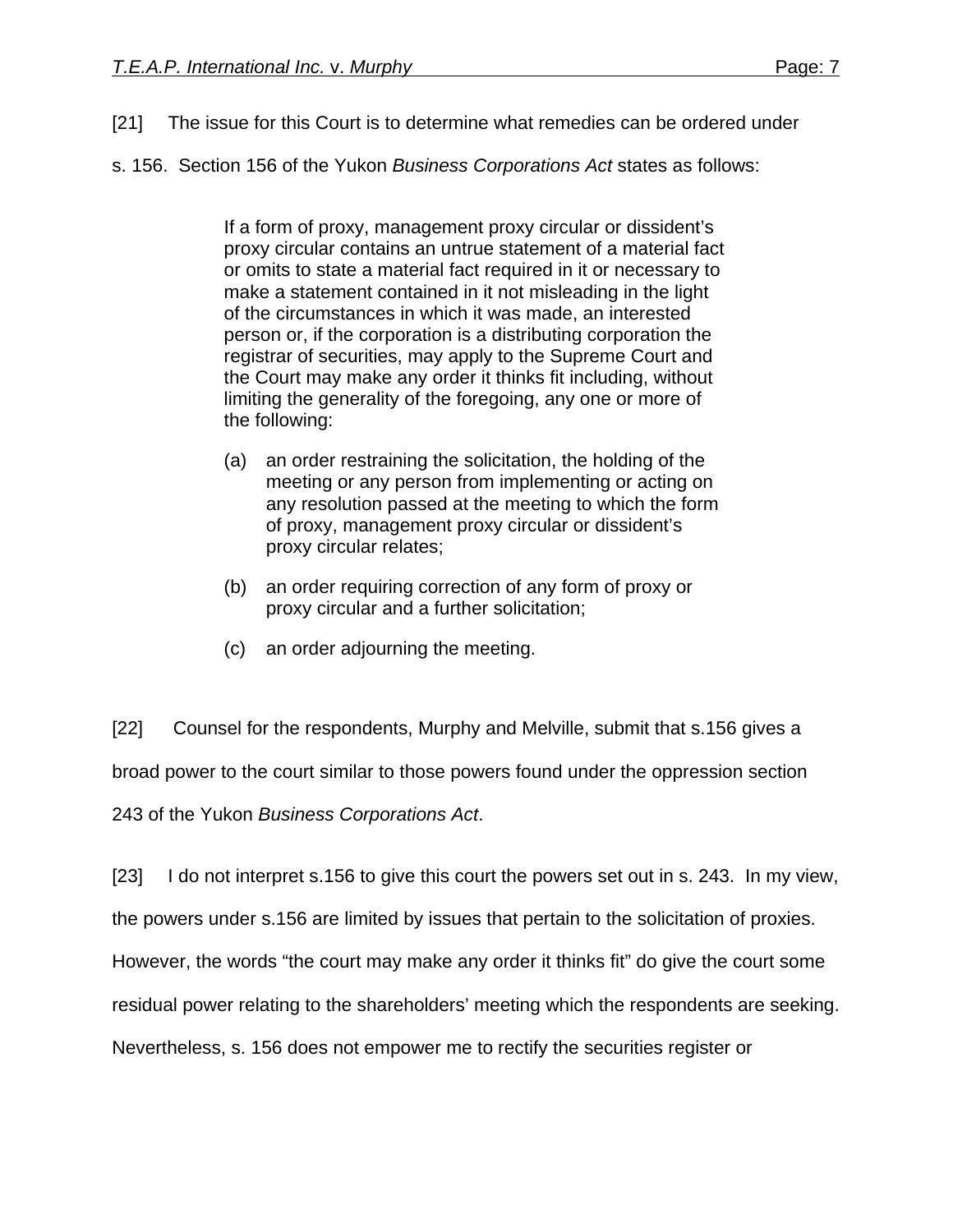shareholders' record put forward by T.E.A.P., nor do I have the power to appoint a monitor as sought by the respondents.

[24] To be frank, I have grave doubts about the validity of the shares issued at the purported directors' meeting of June 30, 2004, but the respondents did not apply under s. 243 for an oppression remedy.

[25] In my view, I am empowered under s.156 to do the following, and I so order:

1. That T.E.A.P. call a special meeting of the shareholders to be held in Perth, Australia, no later than December 17, 2004. As an aside, you can make submissions about that date and whether it is an appropriate date for the holding of the meeting.

2. That the shareholders eligible to vote at the shareholders' meeting shall be those persons holding validly issued shares of T.E.A.P. as of July 26, 2004.

3. That the sole business to be conducted at the shareholders' meeting shall be the business set out by the respondents in the requisition calling for a meeting of shareholders dated July 26, 2004.

4. That W.R.B. Haskell of Dalkeith of Western Australia is hereby appointed to be the independent chair of the shareholders' meeting, with the following powers:

> (a) that he be at liberty to call on the assistance of independent legal counsel at any time and from time to time as the independent